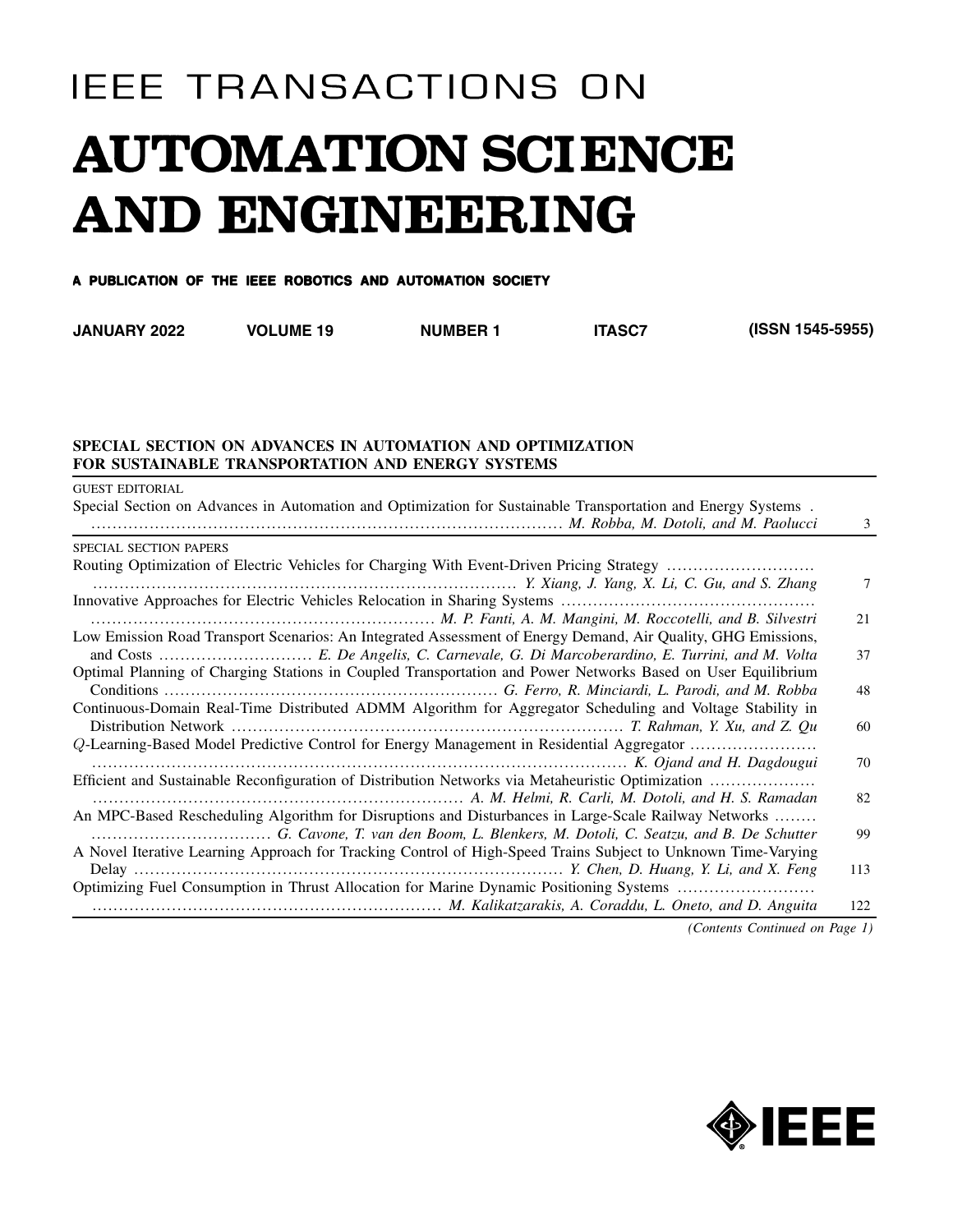| Where Am I Parking: Incentive Online Parking-Space Sharing Mechanism With Privacy Protection                                                                                                                             | 143 |
|--------------------------------------------------------------------------------------------------------------------------------------------------------------------------------------------------------------------------|-----|
| Interval-Valued Intuitionistic Uncertain Linguistic Cloud Petri Net and Its Application to Risk Assessment for Subway                                                                                                    |     |
|                                                                                                                                                                                                                          | 163 |
| <b>REGULAR PAPERS</b>                                                                                                                                                                                                    |     |
| Manipulator Motion Planning for Part Pickup and Transport Operations From a Moving Base                                                                                                                                  | 178 |
|                                                                                                                                                                                                                          | 191 |
| Fuzzy Logic-Driven Variable Time-Scale Prediction-Based Reinforcement Learning for Robotic Multiple Peg-in-Hole                                                                                                          | 207 |
|                                                                                                                                                                                                                          | 218 |
| Process Monitoring and Fault Prediction in Multivariate Time Series Using Bag-of-Words  S. Guo and W. Guo<br>Scheduling Robotic Cellular Manufacturing Systems With Timed Petri Net, A* Search, and Admissible Heuristic | 230 |
|                                                                                                                                                                                                                          | 243 |
| Heuristic Scheduling of Batch Production Processes Based on Petri Nets and Iterated Greedy Algorithms                                                                                                                    |     |
|                                                                                                                                                                                                                          | 251 |
| Dual-Loop Optimal Control of a Robot Manipulator and Its Application in Warehouse Automation                                                                                                                             |     |
|                                                                                                                                                                                                                          | 262 |
|                                                                                                                                                                                                                          |     |
|                                                                                                                                                                                                                          | 280 |
|                                                                                                                                                                                                                          | 295 |
| A Generic Framework for Degradation Modeling Based on Fusion of Spectrum Amplitudes                                                                                                                                      |     |
|                                                                                                                                                                                                                          | 308 |
|                                                                                                                                                                                                                          |     |
|                                                                                                                                                                                                                          | 320 |
| Dual Probability Learning Based Local Search for the Task Assignment Problem  Z. Li, L. Tang, and J.-K. Hao                                                                                                              | 332 |
| 6-DoF Full Robotic Calibration Based on 1-D Interferometric Measurements for Microscale and Nanoscale                                                                                                                    | 348 |
| A Shared Control Strategy for Reach and Grasp of Multiple Objects Using Robot Vision and Noninvasive                                                                                                                     |     |
|                                                                                                                                                                                                                          | 360 |
| A Continuous Teleoperation Subspace With Empirical and Algorithmic Mapping Algorithms for Nonanthropomorphic                                                                                                             |     |
|                                                                                                                                                                                                                          | 373 |
|                                                                                                                                                                                                                          |     |
|                                                                                                                                                                                                                          | 387 |
| Estimation of CoM and CoP Trajectories During Human Walking Based on a Wearable Visual Odometry Device                                                                                                                   |     |
| Mobile Robotic Radiation Surveying With Recursive Bayesian Estimation and Attenuation Modeling                                                                                                                           | 396 |
|                                                                                                                                                                                                                          | 410 |
| Toward Dependable Model-Driven Design of Low-Level Industrial Automation Control Systems                                                                                                                                 |     |
| A Data-Driven Method for Online Monitoring Tube Wall Thinning Process in Dynamic Noisy Environment                                                                                                                       | 425 |
| K. Wu, R. Y.-N. Wong, J. E. Phua, K. M. Sabnani, K. B. Siah, W. Jiang, Y. Wang, E. J. Hao, and S. C. H. Hoi                                                                                                              | 441 |
| Flow-Achieving Online Planning and Dispatching for Continuous Transportation With Autonomous Vehicles                                                                                                                    |     |
|                                                                                                                                                                                                                          | 457 |
| Semianalytical Solutions to the Lighthill–Whitham–Richards Equation With Time-Switched Triangular Diagrams:                                                                                                              |     |
| Application to Variable Speed Limit Traffic Control  Y. Shao, M. W. Levin, S. D. Boyles, and C. G. Claudel                                                                                                               | 473 |
| Secure Recovery Procedure for Manufacturing Systems Using Synchronizing Automata and Supervisory Control                                                                                                                 |     |
|                                                                                                                                                                                                                          | 486 |

*(Contents Continued on Page 2)*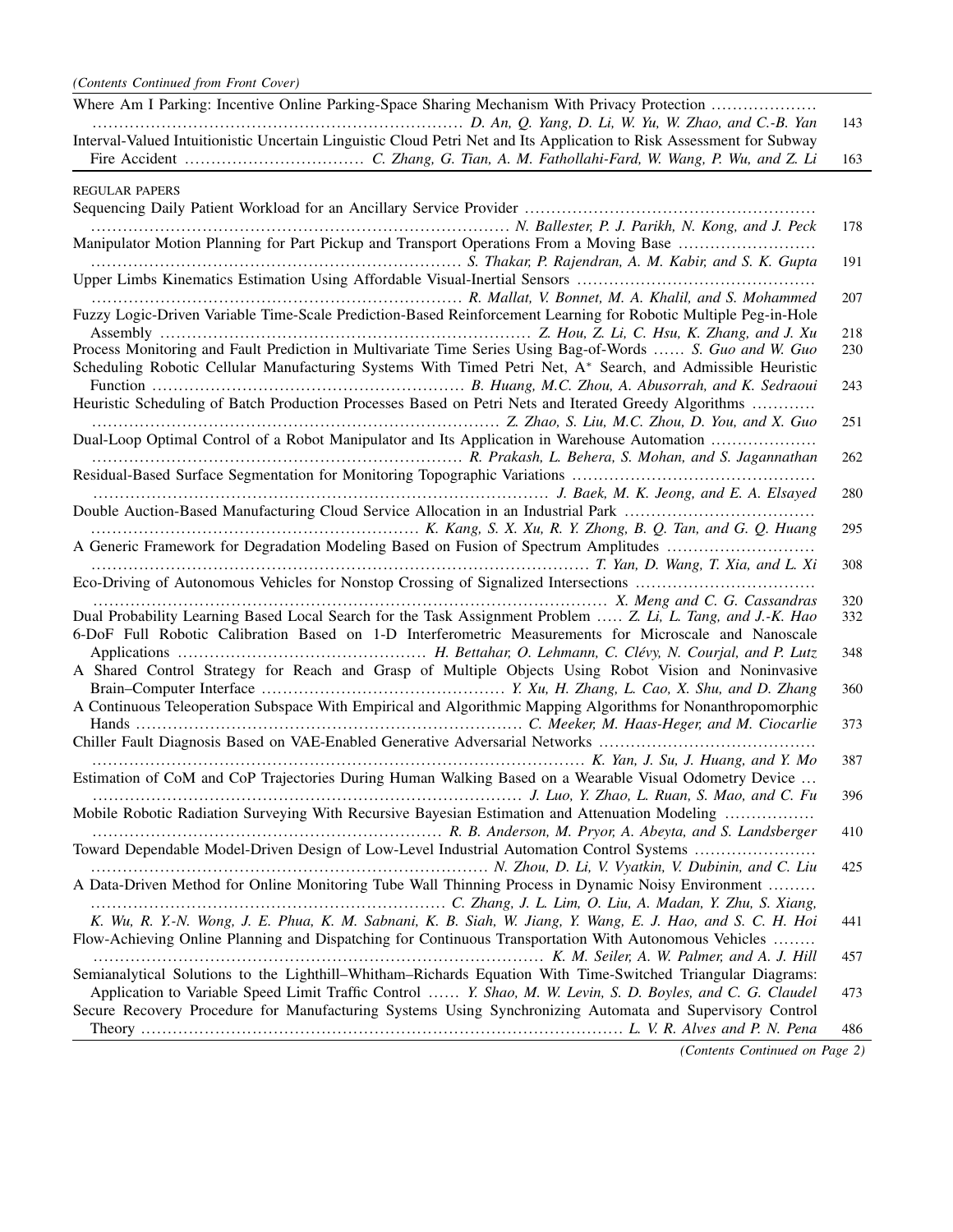| K. Adhikari, S. Tatinati, K. C. Veluvolu, and J. A. Chambers                                         | 497 |
|------------------------------------------------------------------------------------------------------|-----|
| A Learning Framework for Personalized Random Utility Maximization (RUM) Modeling of User Behavior    |     |
|                                                                                                      | 510 |
| Formulation and Solution Methodology for Reducing Energy Consumption in Two-Machine Bernoulli Serial |     |
|                                                                                                      | 522 |
|                                                                                                      |     |
| T. Murray, J. Garg, and R. Nagi                                                                      | 531 |
| <b>SHORT PAPERS</b>                                                                                  |     |
| Using Logical Time to Ensure Liveness in Material Handling Systems With Decentralized Control        |     |
|                                                                                                      | 545 |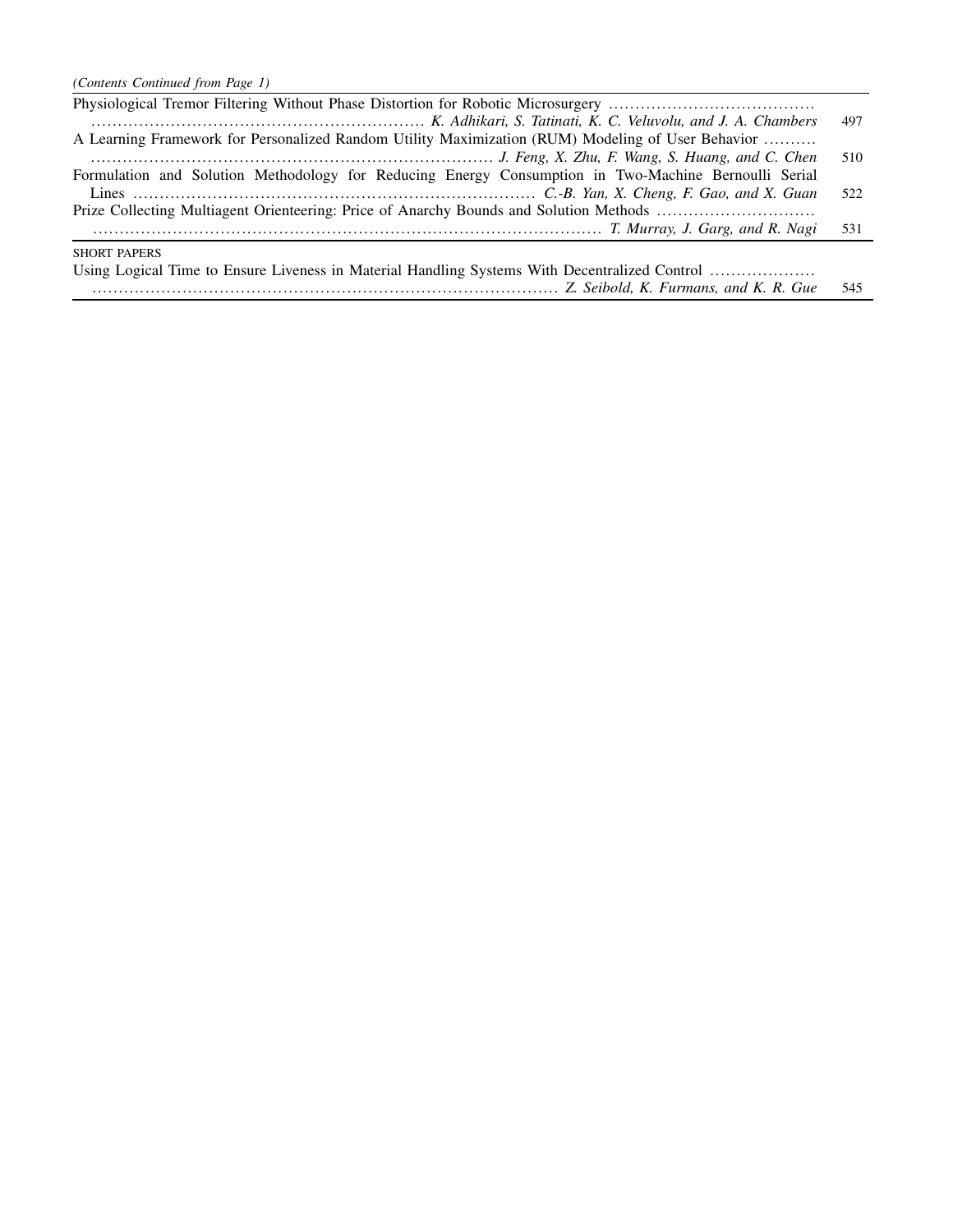## Guest Editorial Special Section on Advances in Automation and Optimization for Sustainable Transportation and Energy Systems

This special section of the IEEE TRANSACTIONS ON AUTOMATION SCIENCE AND ENGINEERING (T-ASE) focuses on new models, methods, and technologies for energy efficiency and sustainability in transportation and energy systems. In this section, the focus is thus on articles considering sustainable transportation, such as electric vehicles (EVs), integrated with the smart grid requirements. As guest editors, we are very pleased to present the selected 12 papers, whose topics are specifically related to optimal planning of charging stations (CSs), sustainable transportation and mobility, EVs integration in smart grids, reliability, reduction of consumption, demand response and smart grid modeling, optimal scheduling, routing and charging of fleets of EVs, as well as smart parking.

The need for attaining a significant reduction in the emissions of greenhouse gas (and, in general, pollutants) has led to the necessity of introducing cleaner and more efficient technologies for energy needs in different sectors, such as transportation, smart grids, and sustainable buildings. This trend has created new challenges for the development of models, methods, and ICT-based technologies. For example, sustainable transportation has posed attention to new possible combustibles that in turn require a re-design of the overall supply chain and a new planning framework based on the integration with energy systems and smart grids. On the other side, smart grids include renewables, microgrids, CSs, and distributed generation that require careful management of the grid and the development of demand response programs. In a not-so-futuristic vision, EVs, i.e., private cars, buses, trucks, ships, and so on, will be widely used and new technologies will be proposed for CSs, batteries, and vehicles. Moreover, EVs will act as distributed energy resources, since they can provide regulation services and power supply, thus enabling vehicle-to-grid (V2G) or vehicle-to-building (V2B) operations.

To respond to these emerging changes and needs, researchers are intensively investigating the application of automation and optimization tools and techniques to sustainable transportation and energy systems, with particular attention to the use of optimization models for location of CSs, charging operations, business models, and EVs integration in smart grids, microgrids, biomass supply chain design for biodiesel production, hydrogen production management, electrification of harbors, and electric public buses management. In particular, we observed the following major research topics in the wide area of automation and optimization for sustainable transportation and energy systems:

- 1) Optimal planning of CSs in smart cities through interdisciplinary approaches.
- 2) Sustainable transportation and mobility.
- 3) EVs integration in smart grids, including V2G and V2B technologies.
- 4) Reliability of transportation and energy systems.
- 5) Reduction of energy consumption.
- 6) Demand response in the energy market.
- 7) Power management in CSs and smart parking.
- 8) Optimal scheduling of EVs fleets and car sharing.
- 9) Optimal routing and charging of green vehicles.
- 10) Joint design of electrical and transportation networks.

The proposed special issue is an opportunity for highly qualified researchers, academicians, and practitioners to exchange new ideas and results on automation and optimization for sustainable transportation and energy systems. A high number of papers have been submitted to this special issue and all manuscripts went through a peer-review process, after which 12 contributions were selected for publication.

Not surprisingly, the papers selected for inclusion in this special issue exemplify and corroborate the aforementioned trends in the scientific research on automation and optimization for sustainable transportation and energy systems. More specifically, the included papers can be conceptually divided into the following different macro-categories.

- 1) Models and methods for the optimal planning and management of EVs integrated into smart grids: this class collects seven papers, including contributions from research topics a), c),  $f$  $\rightarrow$  $i$ ).
- 2) Methods and approaches to improve consolidated transportation modes: this class collects five papers, including contributions from topics b), d), e), and g).

As regards topics in macro-category 1), several papers are focused on the main problems related to EVs. In particular, in [A1], Xiang *et al.* consider the routing and charging of multiple EVs and propose an event-driven pricing strategy. Through simulations, the authors demonstrate that the pro-

1545-5955 © 2022 IEEE. Personal use is permitted, but republication/redistribution requires IEEE permission. See https://www.ieee.org/publications/rights/index.html for more information.

Digital Object Identifier 10.1109/TASE.2021.3120225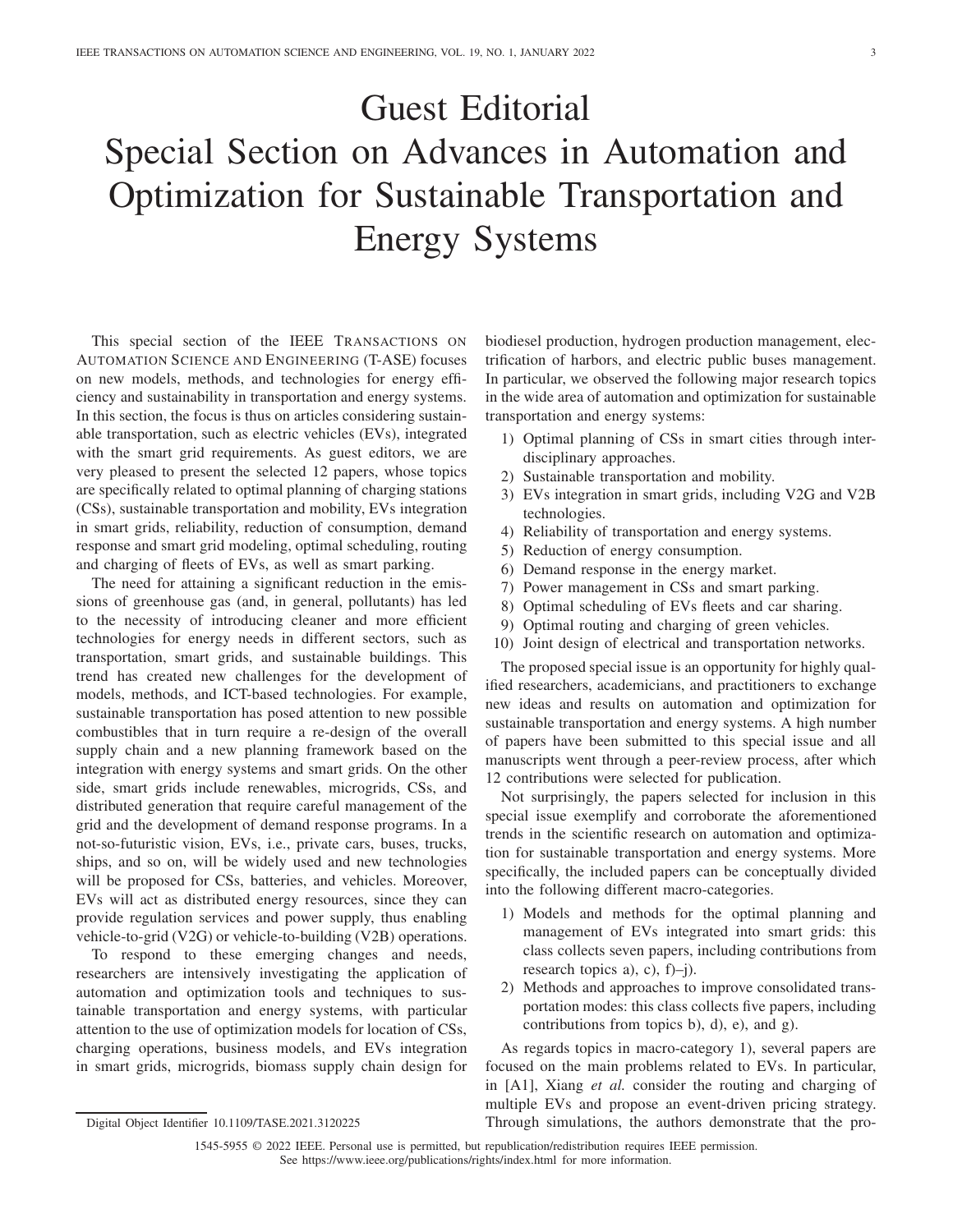posed strategy can not only alleviate the long-time queuing for EVs fast charging, but also improve the utilization rate of charging infrastructures. In addition, in [A2], Fanti *et al.* propose two methods for EVs relocation in an EV-sharing system in order to minimize the relocation costs and guarantee the high quality of the service: 1) a centralized method, where the decisions are taken by a unique decision-maker by using the complete knowledge of the system and 2) a randomized matheuristic algorithm, where decisions are taken by the stations that cooperate to solve the relocation problem. In both methods, two integer linear programming problems are formulated to minimize the relocation cost in the two considered approaches.

In some other articles, EVs are integrated with the electrical grid, the transportation network and the assessment of environmental impacts both from planning and management points of view. In [A3], De Angelis *et al.* include the electrification of the light vehicle fleet and the use of biomethane to power heavy vehicles in an integrated assessment methodology. The authors' aim is to support decision-makers to select a set of energy production scenarios, minimizing costs, impacts on air quality, and greenhouse gases emissions. In [A4], Ferro *et al.* faced planning problems, in which the decision problem is the optimal placement and sizing of CSs and the coupling of traffic and electrical networks.

In fact, a wide usage of EVs may cause technical problems to the electrical grid (i.e., instability due to intermittent distributed loads), inefficiencies in the charging process (i.e., lower power capacity and longer recharging times), long queues, and/or a bad use of CSs. A correct management of the smart grid is thus more and more important and, for this reason, multiple articles accepted in this special issue detail these topics. In [A5], Rahman *et al.* propose a new distributed real-time alternating direction method of multipliers technique to control EVs and battery storage systems (BSSs) for voltage regulation while maximizing their utility function. A continuous-domain real-time optimization and control algorithm is developed in closed form, which exchanges relevant information among the neighboring nodes through the communication network and optimizes a combined convex objective of EVs and BSSs welfare and voltage regulation with power flow equations as constraints.

Another option to alleviate the management of the electrical grid is to perform demand response programs through an aggregator that considers all production, loads, and flexibility capabilities in a certain portion of the grid. In [A6], Ojand *et al.* present a demand response scheduling model for a residential community using an energy management system aggregator that manages a set of resources, including a photovoltaic system, an energy storage system, some thermostatically controllable loads, and some EVs. The problem is formulated as a mixed-integer linear programming in which the objective is minimizing the operation and degradation costs related to the energy storage system and the EVs batteries. To mitigate the uncertainties associated with system operation, a two-level model predictive control approach integrating the Q-learning reinforcement learning model is designed. In [A7], Helmi *et al.* give specific attention to the reconfiguration of distribution networks (DNs), whose aim is to determine the optimal DN topology changing the close/open status of all available branch switches to form an admissible graph connecting network buses. A novel effective optimization framework is presented for the reconfiguration problem to minimize the overall power losses while ensuring an enhanced DN voltage profile. A multiple-step resolution procedure is then proposed, where the recent Harris Hawks optimization algorithm constitutes the core part and is compared with two related metaheuristic techniques, namely, the particle swarm optimization algorithm and the Cuckoo search algorithm.

Further papers in the special issue are focused on consolidated and widespread sustainable transportation modes, focusing attention on control and energy efficiency (macro-area 2). Two articles, in particular, are focused on railway transport. In [A8], Cavone *et al.* propose an automatic rescheduling algorithm for real-time control of railway traffic, which aims at minimizing the delays induced by a disruption and eventual disturbances, as well as the resulting cancellations of train runs and turn-backs (or short turns) and shunting of trains in stations. The real-time control approach is based on a model predictive control scheme, where the rescheduling problem is solved by mixed-integer linear programming using macroscopic and mesoscopic models. The proposed resolution algorithm combines a distributed optimization method and bi-level heuristics. In [A9], Chen *et al.* propose a novel iterative learning control scheme for high-speed trains, aiming at tracking the desired reference displacement and velocity, where the Krasowskii function is constructed to compensate for the negative influence of unknown time-varying speed delays. In [A10], Kalikatzarakis *et al.* consider another transportation mode, which considers offshore maritime operations—and in particular automated systems, referred to as marine dynamic positioning systems—capable of maintaining the position and heading of the vessel using its own propellers and thrusters to compensate exogenous disturbances, like wind, waves, and currents. Special attention is given to fuel consumption and to finding strategies that minimize the overall footprint of the vessel.

Finally, the special issue is focused on general methods and issues that can be applied transversally in many transportation systems and/or facilities for EVs. In [A11], An *et al.* consider general parking, in particular addressing the online parking-space sharing issue, while ensuring the privacy of customer parking destination locations. A novel online parking-space sharing problem is formalized as a social welfare maximization problem in a two-sided market, where parking-space providers and customers are regarded as sellers and buyers. Finally, in [A12], Zhang *et al.* focus on risk assessment and propose a method based on interval intuitionistic integrated cloud Petri nets, which is applied to a subway fire accident model.

We conclude this editorial by thanking all the authors for their high-quality contributions. We are also indebted to all associate editors and anonymous reviewers for their professional and valuable work that helped improve all manuscripts. Likewise, we express our gratitude to the TRANSACTIONS' Editor-in-Chief (EiC), Prof. Yu Sun, to the former EiC, Prof.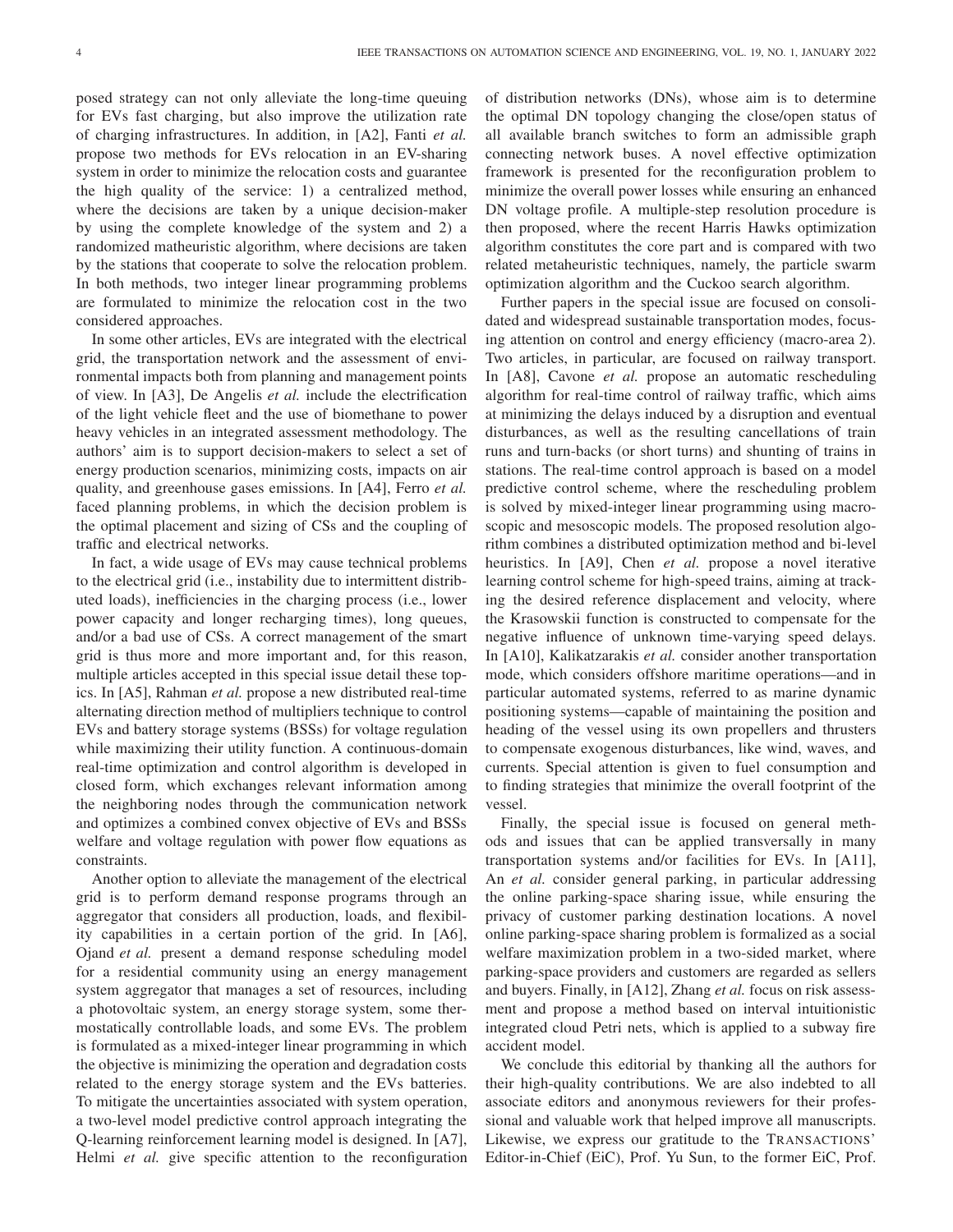Michael Wang, and to the editorial assistant, Ms. Rebecca Hytowitz, for their invaluable support.

> MICHELA ROBBA, *Lead Guest Editor* Department of Informatics, Bioengineering, Robotics and Systems Engineering University of Genoa 16145 Genoa, Italy

MARIAGRAZIA DOTOLI, *Guest Editor* Department of Electrical and Information Engineering Politecnico di Bari 70126 Bari, Italy

MASSIMO PAOLUCCI, *Guest Editor* Department of Informatics, Bioengineering, Robotics and Systems Engineering University of Genoa 16145 Genoa, Italy

#### APPENDIX: RELATED ARTICLES

- [A1] Y. Xiang, J. Yang, X. Li, and C. Gu, "Routing optimization of electric vehicles for charging with event-driven pricing strategy," *IEEE Trans. Automat. Sci. Eng.*, early access, Aug. 19, 2021, doi: [10.1109/TASE.2021.3102997.](http://dx.doi.org/10.1109/TASE.2021.3102997)
- [A2] M. P. Fanti, A. M. Mangini, M. Roccotelli, and B. Silvestri, "Innovative approaches for electric vehicles relocation in sharing systems," *IEEE Trans. Automat. Sci. Eng.*, early access, Aug. 20, 2021, doi: [10.1109/TASE.2021.3103808.](http://dx.doi.org/10.1109/TASE.2021.3103808)
- [A3] E. De Angelis, C. Carnevale, G. Di Marcoberardino, E. Turrini, and M. Volta, "Low emission road transport scenarios: An integrated assessment of energy demand, air quality, GHG emissions and costs," *IEEE Trans. Automat. Sci. Eng.*, early access, Apr. 29, 2021, doi: [10.1109/TASE.2021.3073241](http://dx.doi.org/10.1109/TASE.2021.3073241).
- [A4] G. Ferro, R. Minciardi, L. Parodi, and M. Robba, "Optimal planning of charging stations in coupled transportation and power networks based on user equilibrium conditions," *IEEE Trans. Automat. Sci. Eng.*, early access, Mar. 26, 2021, doi: [10.1109/TASE.2021.3066001](http://dx.doi.org/10.1109/TASE.2021.3066001).
- [A5] T. Rahman, Y. Xu, and Z. Qu, "Continuous-domain real-time distributed ADMM algorithm for aggregator scheduling and voltage stability in distribution network," *IEEE Trans. Automat. Sci. Eng.*, early access, Apr. 28, 2021, doi: [10.1109/TASE.2021.3072932.](http://dx.doi.org/10.1109/TASE.2021.3072932)
- [A6] K. Ojand and H. Dagdougui, "Q-learning based model predictive control for energy management in residential aggregator," *IEEE Trans. Automat. Sci. Eng.*, early access, Jul. 9, 2021, doi: [10.1109/TASE.2021.3091334.](http://dx.doi.org/10.1109/TASE.2021.3091334)
- [A7] A. M. Helmi, R. Carli, M. Dotoli, and H. S. Ramadan, "Efficient and sustainable reconfiguration of distribution networks via metaheuristic optimization," *IEEE Trans. Automat. Sci. Eng.*, early access, May 4, 2021, doi: [10.1109/TASE.2021.3072862.](http://dx.doi.org/10.1109/TASE.2021.3072862)
- [A8] G. Cavone, T. van den Boom, L. Blenkers, M. Dotoli, C. Seatzu, and B. De Schutter, "A rescheduling algorithm for disruptions and disturbances in large-scale railway networks," *IEEE Trans. Automat. Sci. Eng.*, early access, Dec. 17, 2020, doi: [10.1109/TASE.2020.3040940.](http://dx.doi.org/10.1109/TASE.2020.3040940)
- [A9] Y. Chen, D. Huang, Y. Li, and X. Feng, "A novel iterative learning approach for tracking control of high-speed trains subject to unknown time-varying delay," *IEEE Trans. Automat. Sci. Eng.*, early access, Dec. 22, 2020, doi: [10.1109/TASE.2020.3041952.](http://dx.doi.org/10.1109/TASE.2020.3041952)
- [A10] M. Kalikatzarakis, A. Coraddu, L. Oneto, and D. Anguita, "Optimising fuel consumption in thrust allocation for marine dynamic positioning systems by kalikatzarakis," *IEEE Trans. Automat. Sci. Eng.*, early access, Apr. 8, 2021, doi: [10.1109/TASE.2021.3069779.](http://dx.doi.org/10.1109/TASE.2021.3069779)
- [A11] D. An, Q. Yang, D. Li, W. Yu, W. Zhao, and C.-B. Yan, "Where am I parking: Incentive online parking-space sharing mechanism with privacy protection," *IEEE Trans. Automat. Sci. Eng.*, early access, Oct. 7, 2020, doi: [10.1109/TASE.2020.3024835](http://dx.doi.org/10.1109/TASE.2020.3024835).
- [A12] C. Zhang, G. Tian, A. M. Fathollahi-Fard, W. Wang, P. Wu, and Z. Li, "Interval-valued intuitionistic uncertain linguistic cloud petri net and its application to risk assessment for subway fire accident," *IEEE Trans. Automat. Sci. Eng.*, early access, Oct. 7, 2020, doi: [10.1109/TASE.2020.3014907.](http://dx.doi.org/10.1109/TASE.2020.3014907)



**Michela Robba** (Member, IEEE) received the Laurea degree in environmental engineering and the Ph.D. degree in electronic and computer engineering from the University of Genoa, Genoa, Italy, in 2000 and 2004, respectively.

She is currently an Associate Professor of Systems Engineering with the University of Genoa. She is also a Lecturer for the courses simulation of energy and environmental systems, models and methods for energy engineering and methods, and models for logistics at the Polytechnic School, University of Genoa. She is the author of more than 130 publications in international journals, books, and proceedings of international conferences. Her research activity is in the field of optimization and control of smart grids, renewable energy resources, and natural resources management.

Dr. Robba is a member of the Scientific Board of the Italian Energy Cluster and Liguria Region Innovation Pole on Energy, Environment and Sustainable Development. She has joined several international program committees at conferences in the field of control and optimization.

Since 2019, she has been an Associate Editor of IEEE TRANSACTIONS ON AUTOMATION SCIENCE AND ENGINEERING. Since 2018, she has also been an Associate Editor of *Energies* and *Journal of Control Science and Engineering*.